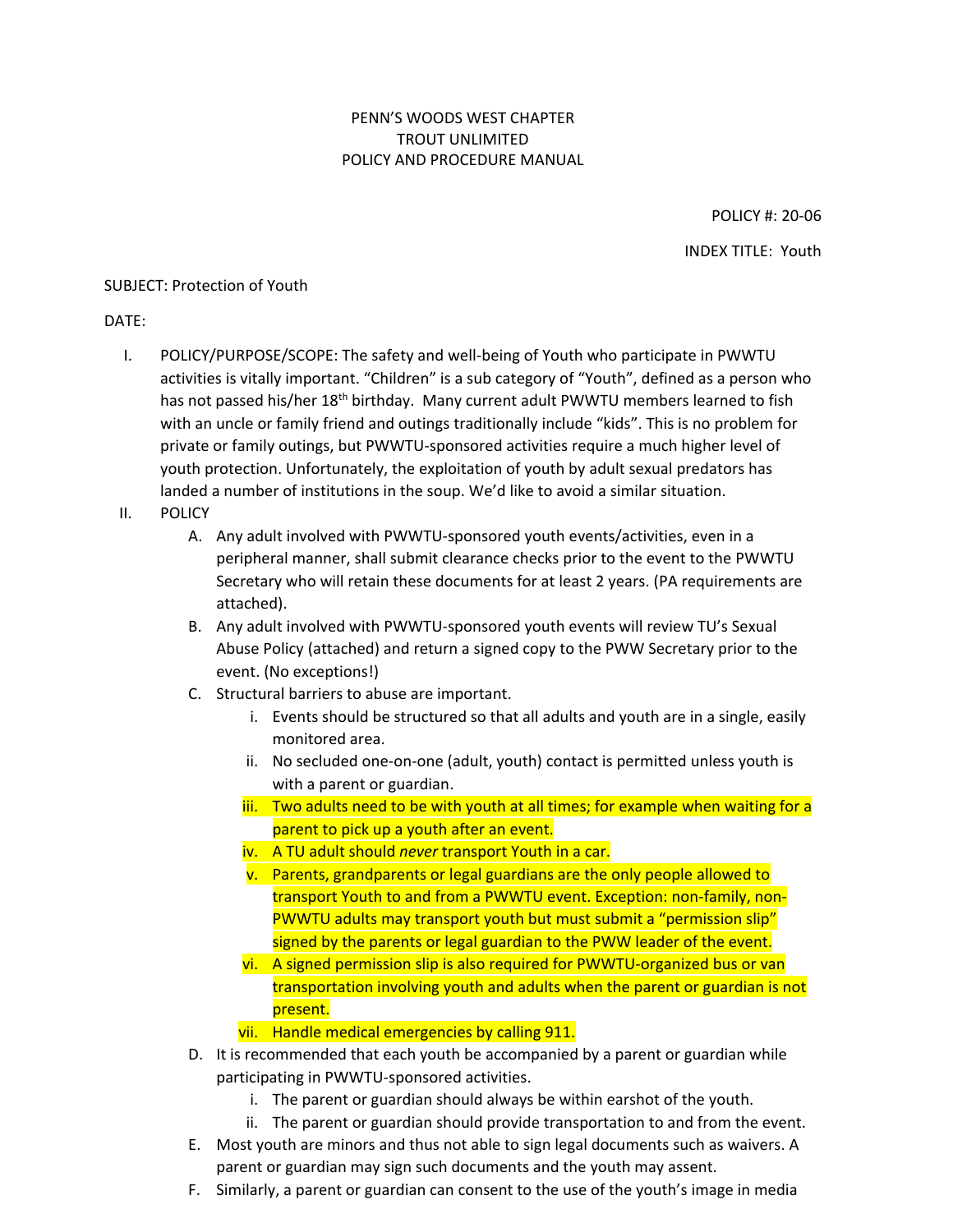- G. A youth's contact information shall not be sold or used for commercial purposes.
- H. Events involving overnight stays involve higher risk and require PWWTU Board approval.

SIGNED:

TITLE:

ORIGINAL:

APPROVALS:

Policy development subcommittee:

PWW Board:

PWW Membership:

REVISION OF PRIOR DOCUMENT? Dated:

Appendices:

- 1. Pennsylvania clearance requirements (2020)
- 2. TU Sexual Abuse Policy
- 3. Model Parental Consent form

1. PA Clearance requirements (as of March, 2020)

The two basic clearances required in Pennsylvania to work with Youth are 1. A PA State Police (PSP) Criminal Background Check (Act 34) and 2. Child Abuse History Clearance (Act 151). When done for volunteer purposes both the PSP Background Check and the Child Abuse History Clearance can be obtained at no cost to the applicant.

The criminal check is relatively quick and easy: [Click here](https://epatch.state.pa.us/) to get started. Be sure to print the certificate with the seal.

The first step in obtaining Act 151 clearance is to create an account. This step requires you to list your home addresses for the past 25 years. Get the certificate with the Dept. of Health seal behind the text. [Click here](https://www.compass.state.pa.us/cwis/public/home) to get started:

Mandated Reporter Training (highly recommended). Complete online at [www.reportabusepa.pitt.edu.](http://www.reportabusepa.pitt.edu/)

People who have not lived in Pennsylvania for 10 consecutive years will also require an FBI fingerprint check. There is a cost to the applicant for this check. [https://www.identogo.com/services/live-scan](https://www.identogo.com/services/live-scan-fingerprinting)[fingerprinting.](https://www.identogo.com/services/live-scan-fingerprinting)

- 2. TU Sexual abuse policy: [Click here](https://www.tu.org/wp-content/uploads/2019/11/TU_Sexual_Abuse_Policy.pdf) to access the document,
- 3. Parental Consent Form: